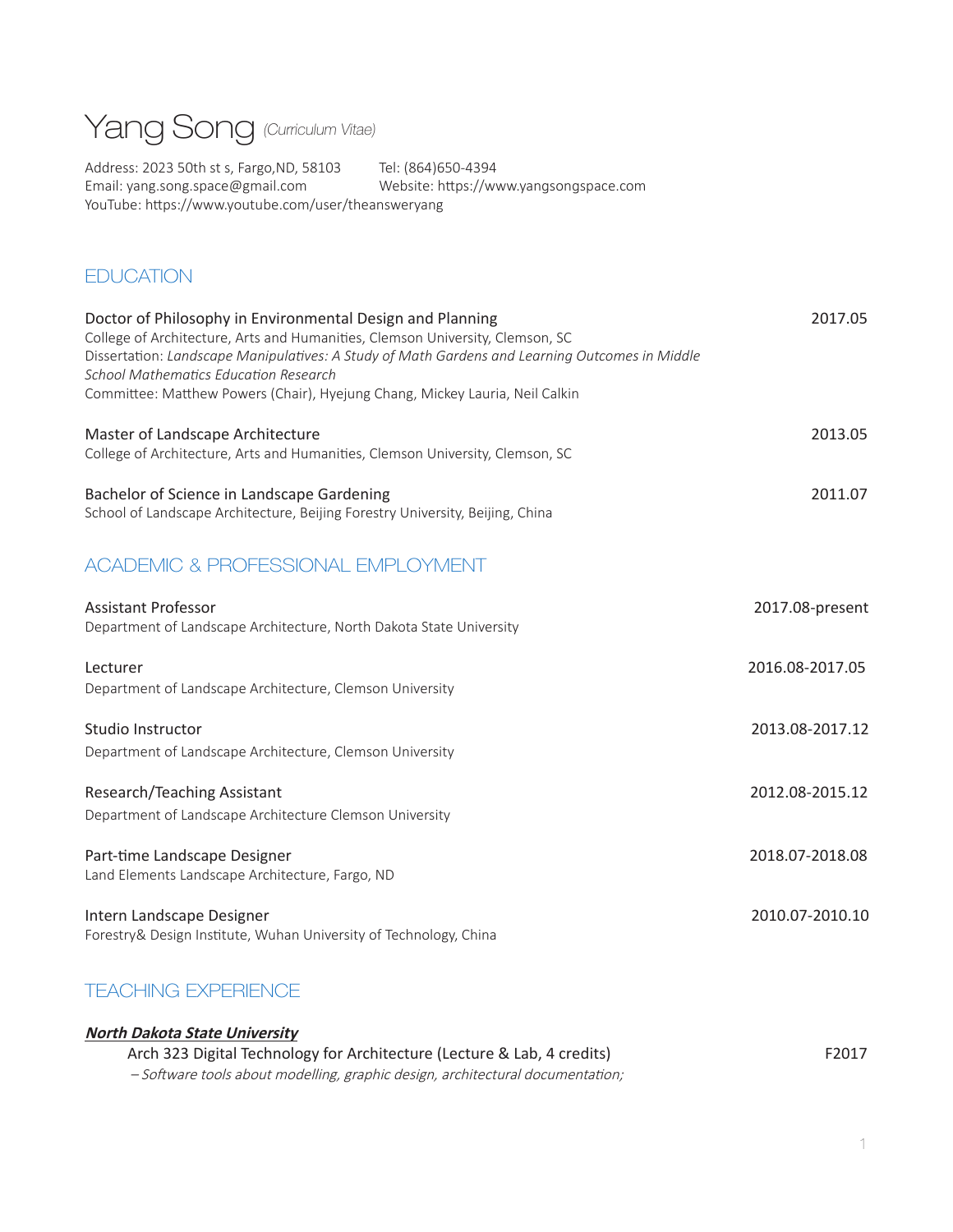| LA 331 Advanced Digital Technology (3 credits)<br>- Advanced digital applications in Revit, Rhino, and Grasshopper;                                                            | F2019        |
|--------------------------------------------------------------------------------------------------------------------------------------------------------------------------------|--------------|
| LA 341 Site Development and Detailing I (Lecture & Lab, 4 credits)<br>- Grading and drainage in Landscape Architecture (Civil3D, Revit); Site construction;                    | F2017        |
| LA 342 Site Development and Detailing II (Lecture & Lab, 4 credits)<br>-Stormwater management and Site hydrology; Construction technologies;                                   | S2018-2019   |
| LA 371 Site Planning & Design Studio (Studio, 6 credits)<br>-Site dynamics; Landscape projects at the site level;                                                              | F2017        |
| LA 571 Environmental Planning (Studio, 6 credits)<br>-Geodesign; GIS Technology; Landscape ecology theories;                                                                   | S2018-2019   |
| LA 771 Performance Based Design (Studio, 6 credits)<br>-Ecological design; Site systems; Parametric design                                                                     | F2018-2019   |
| <b>Clemson University</b>                                                                                                                                                      |              |
| LARC 2620/2621 Design Implementation I (Lecture & Lab, 3 credits)<br>- Theories and technologies(Civil3D) of grading and drainage in Landscape Architecture;                   | F2016        |
| LARC 3510/8130: Advanced Regional Design and Ecology (Studio, 6 credits)<br>- Introduction to theories in Landscape ecology and Geodesign<br>- GIS technology and applications | F2013 - 2016 |
| LARC 4280/4281/6280/6281: Computer Aid Design (Lecture&Lab, 3 credits)<br>-Digital media and Landscape representation                                                          | S2017        |
| LARC 8910: Thesis (Studio, 6 credits)<br>-Graduate independent project on Landscape Research or Design<br>-Thesis advising and workshops as tutor                              | S2017        |

# PEER-REVIEWED PUBLICATIONS & PRESENTATIONS

### **Full Papers & Articles**

Song, Y., Zhang, B. (forthcoming). *Using Social Media Data in Understanding Site-Scale Landscape Architecture Design: Taking Seattle Freeway Park as an Example*. Landscape Research.

Song, Y., Davis-Kollman, M. (forthcoming). *Identifying Oil Spill Hazards in North Dakota, through Hydraulic Modelling and Conservation Planning.* Landscape Research Record No.08.

Liu,P., Song, Y., Powers, M. (forthcoming). *The Integration of Behaviors Mapping and Connectivity Measures: a New Method for Interpreting Healthcare Environments.* Landscape Research Record No.08.

Song, Y., Fernandez, J. (2017). *A Glimpse of Big Data: How Social Media Can Inform Urban Design*. Santa Fe, NM: 54th IMCL(International Making Cities Livable).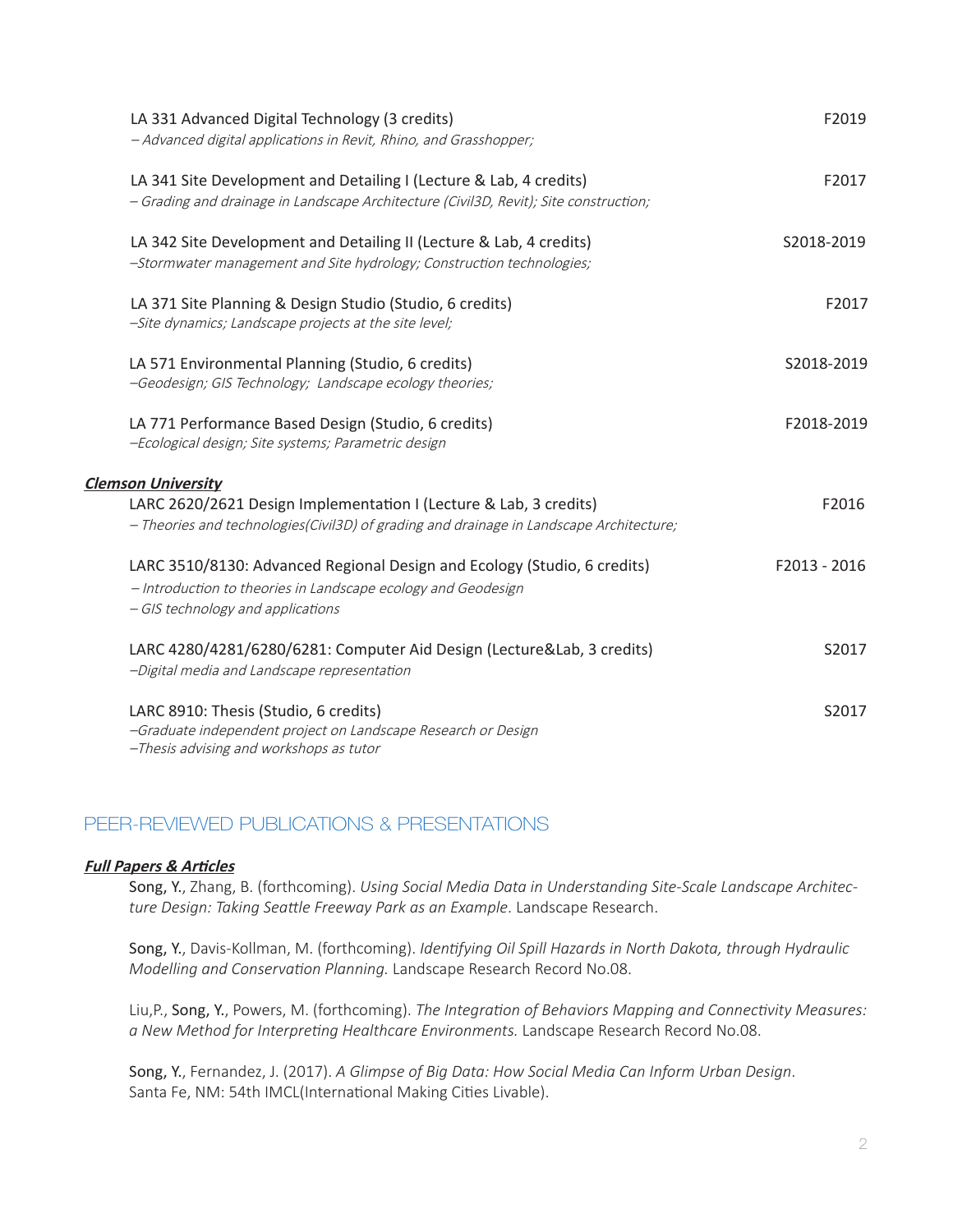Fernandez, J, Song, Y. (2017). *Evaluating Landscape Character through Parametrical Indicators: A Case Study of the Campus-Community Edge*. Santa Fe, NM: 54th IMCL(International Making Cities Livable).

Song, Y. (2014). *Cells for Change.* Worldscape Magazine No.1 2015, P-44.

### **Manuscripts in Preparation**

Song, Y., Wang, R., Lecy,E. *Machine Learning from Las Vegas: Analyzing Big Datasets of Online Reviews for Improved Placemaking Guidelines*.

Song, Y., Zhang, B. *Waterscape Usage and Perceptions in Fort Worth Water Gardens.*

### **Conference Abstracts**

2019

Liu,P., Song, Y., Powers,M. (2019). *Calculating Space: A Design Framework Based on Behavior Mapping and Connectivity Measures*. New York, NY: Environmental Design Research Association (EDRA).

Song, Y., Fischer, D. (2019). *Reveal the Urban Waterfront Visiting Experiences By mapping the views and Attractions through Instagram Data*. New York, NY: Environmental Design Research Association (EDRA).

Fischer, D., Montoya, C., Song, Y.(2019). *Utilizing Two-dimensional Path of Travel Prediction Software to Optimize Desirable and Efficient Infill of Declining Shopping Mall Sites*. Davis, California: 2019 Annual Conference of the Council of Educators in Landscape Architecture (CELA).

Maghlakelidze, M., Jiang, S., Song, Y., Li, D. (2019). *Nature at Playground and the Impacts on Children Play Behaviors: A Comparative Case Study*. Davis, California: 2019 Annual Conference of the Council of Educators in Landscape Architecture (CELA).

Liu,P, Song, Y., Powers,M. (2019). *The Integration of Behaviors Mapping and Connectivity measures: A New Method for Interpreting Healthcare Environments*. Davis, California: 2019 Annual Conference of the Council of Educators in Landscape Architecture (CELA).

Zhang, Bo., Song, Y. (2019). *New Lessons Learnt on Water Landscape Design by Using Crowdsourcing Data: An Study on Fort Worth Water Gardens*. Davis, California: 2019 Annual Conference of the Council of Educators in Landscape Architecture (CELA).

Song, Y., Kolb, M. (2019). *Fostering Real Connections: Commercial Strip Revitalization Through Social Media Data and Transportation Engineering Models*. Davis, California: 2019 Annual Conference of the Council of Educators in Landscape Architecture (CELA).

Song, Y., Lecy, E., Fischer, D. (2019). *Machine Learning from Las Vegas: Analyzing Big Dataset of Online Reviews for Improved Place-making Guidelines*. Davis, California: 2019 Annual Conference of the Council of Educators in Landscape Architecture (CELA).

Song, Y., Davis-Kollman, M. (2019). *Oil Spill Armature: Creating Resilient Tribal Community Through Hydraulic Modeling and Conservation Planning*. Davis, California: 2019 Annual Conference of the Council of Educators in Landscape Architecture (CELA).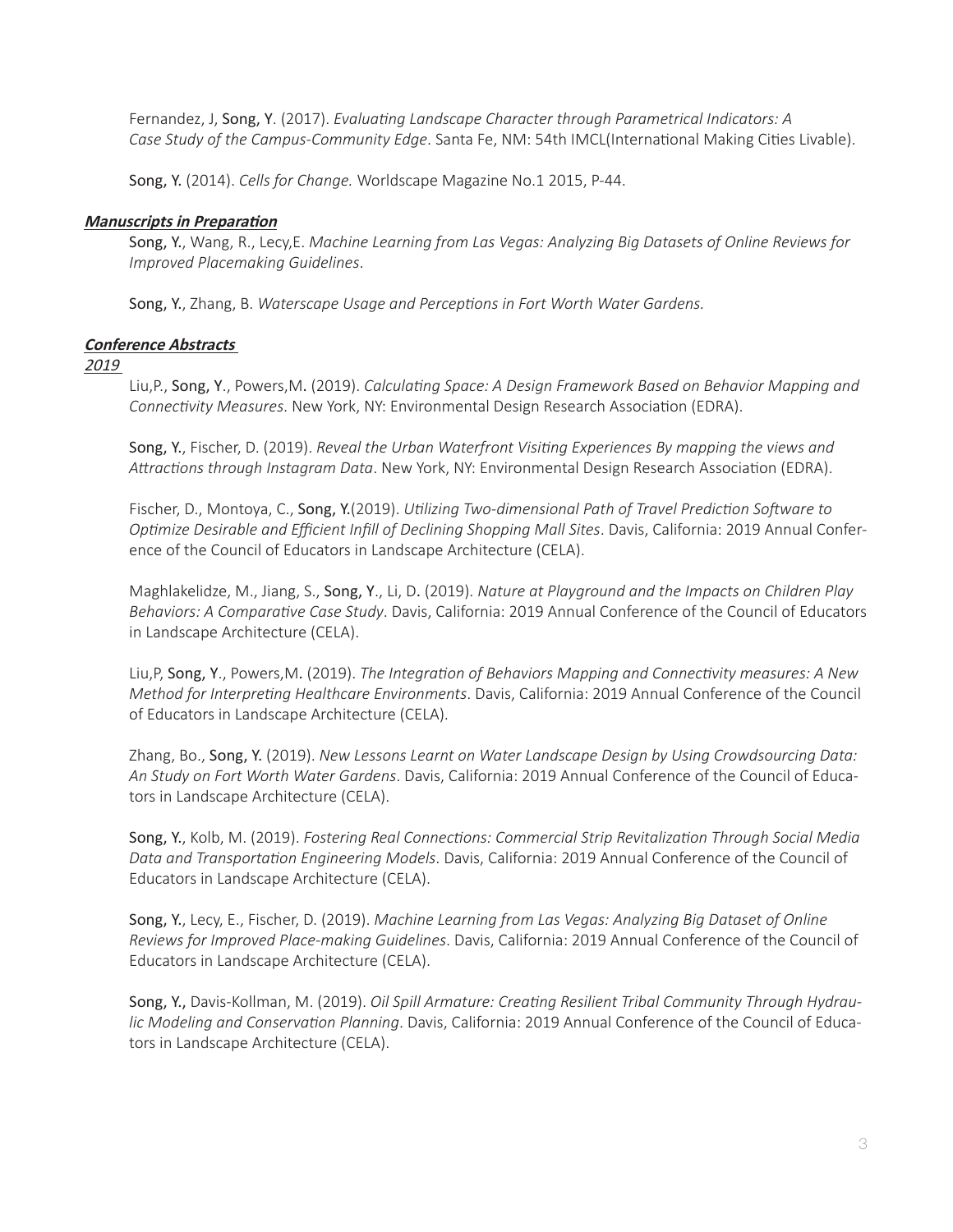### 2018

Song, Y., Fischer, D. (2018). *Identifying Superior Connections: Using Hyper-Local Data Aggregation Tools for Sense of Place Assessment in Duluth*, MN. Oklahoma City, OK: Environmental Design Research Association (EDRA).

Song, Y., Fernandez, J. (2018). *Mapping the urban activity patterns: using social media data as a tool for data collection and design development*. Oklahoma City, OK: Environmental Design Research Association (EDRA).

Fernandez, J., Song, Y. (2018). *Placemaking in the built environment: A multi-case study of sense of place and landscape character*. Oklahoma City, OK: Environmental Design Research Association (EDRA).

Fernandez, J., Song, Y. (2018). *An Approach to Identifying Landscape Character at the Campus Community Edge*. Blacksburg, Virginia: 2018 Annual Conference of the Council of Educators in Landscape Architecture (CELA).

Song, Y., Fernandez, J., Kirkwood, M. (2018). *Finding invisible patterns: The use of a big data approach to explore urban activity*. Blacksburg, Virginia: 2018 Annual Conference of the Council of Educators in Landscape Architecture (CELA).

Song, Y., Powers, M. (2018). *Learning math in landscapes: an experiment on the effects of Landscape Manipulatives*. Blacksburg, Virginia: 2018 Annual Conference of the Council of Educators in Landscape Architecture (CELA).

Song, Y., Kirkwood, M. (2018). *Great Plains Analytical Approach of Habitat Suitability and Connectivity Analysis of Road Fencing*. Washington, D.C: TRB(transportation research board) 97th Annual Meeting.

### 2014-2017

Song, Y., Fernandez, J. (2017). *Two Case Studies on Implementing the Parametric Design Method in Landscape Architecture*. Madison, WI: Environmental Design Research Association (EDRA).

Song, Y., Powers, M. (2016). *Landscape Manipulatives: A Study of Mathematics Gardens and Learning Outcomes*. Raleigh, NC: Environmental Design Research Association (EDRA).

Song, Y., Powers, M. (2015). *Landscape Manipulatives: Learning Middle School Mathematics Through Learning Landscapes*. Clemson, SC : 2015 Conference on the Value of Play.

Powers, M., Song, Y. (2014). *Maximizing the benefits: A framework for integrating learning theories into "learning landscape" design.* New Orleans, LA: Environmental Design Research Association (EDRA).

Powers, M., Song, Y. (2014). *A Framework for Integrating Educational Theory into Learning Landscape Design.* Clemson, SC : 2014 Conference on the Value of Play.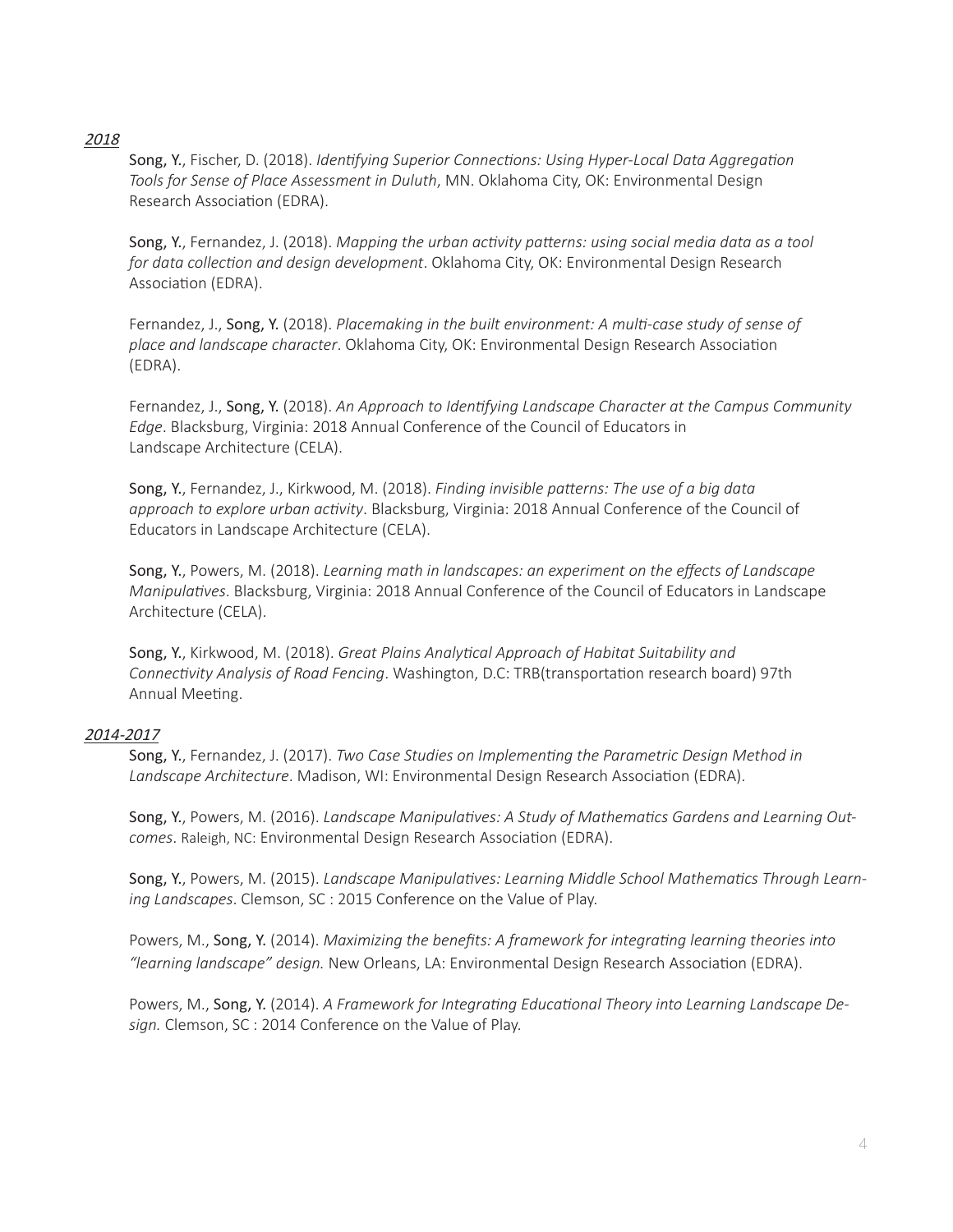# GRANTS & SPONSORED RESEARCH

### **Funded**

### Gateways-ND Cohort (\$4000) 2019.10-2021.10

Role: Cohort Member Description: A NSF-funded, two-year professional development and research study meant to transform STEM (and beyond) teaching and learning at North Dakota State University. Sponsor: Gateways-ND

### Efargo 2019-2020 (\$61,986) 2019.08-2020.05

Role: Principal Investigator (Co-PIs: Malini Srivastava) Description: Smart monitoring and web mapping App creation for Fargo Public Schools- Phase I. Sponsor: US Department of Energy

### NDSU Design Network (\$5,000) 2019.07-2021.08

Role: Principal Investigator Description: A online web application to visualize NDSU alumi information. Sponsor: Architecture and Landscape Architecture in NDSU

### Partnership to Increase Recreation Opportunities and Access (\$13,190) 2019.07-2024.09

Role: Principal Investigator (Co-PIs: Matthew Kirkwood) Description: Provide landscape design and planning assistance to the communities in South Dakota, North Dakota and Northwest Minnesota. Sponsor: National Park Service

 Lisbon Walkability and Connectivity Analysis (\$4,000) 2019.06-2020.10 Role: Principal Investigator (Co-PIs: Matthew Kirkwood) Description: Conduct city-wide connectivity and accessibility analysis to identify linkages and amenities for future improvements. Sponsor: City of Lisbon, ND

### The Lake Mitchell & Near Lake Wetland Public Use Plan (\$14,500) 2019.04-2020.10 Role: Principal Investigator (Co-PIs: Matthew Kirkwood) Description: Create plans and strategies for the lakeside development and upper stream watershed management.

Sponsor: City of Mitchell, SD

### Efargo 2018-2019 (\$62,668) 2018.08-2019.05

Role: Principal Investigator (Co-PIs: Malini Srivastava, Mike Christenson) Description: Developing online crowd-source mapping apps to promote energy saving behavior. Sponsor: US Department of Energy

### Spirit Lake Equestrian Trail Park Proposal and Evaluation (\$2,832) 2018.08-2018.12

Role: Co-Principal Investigator (PI: Matthew Kirkwood) Description: Planning horse trails facilities for the tribal community in Devils Lake, ND. Sponsor: National Park Service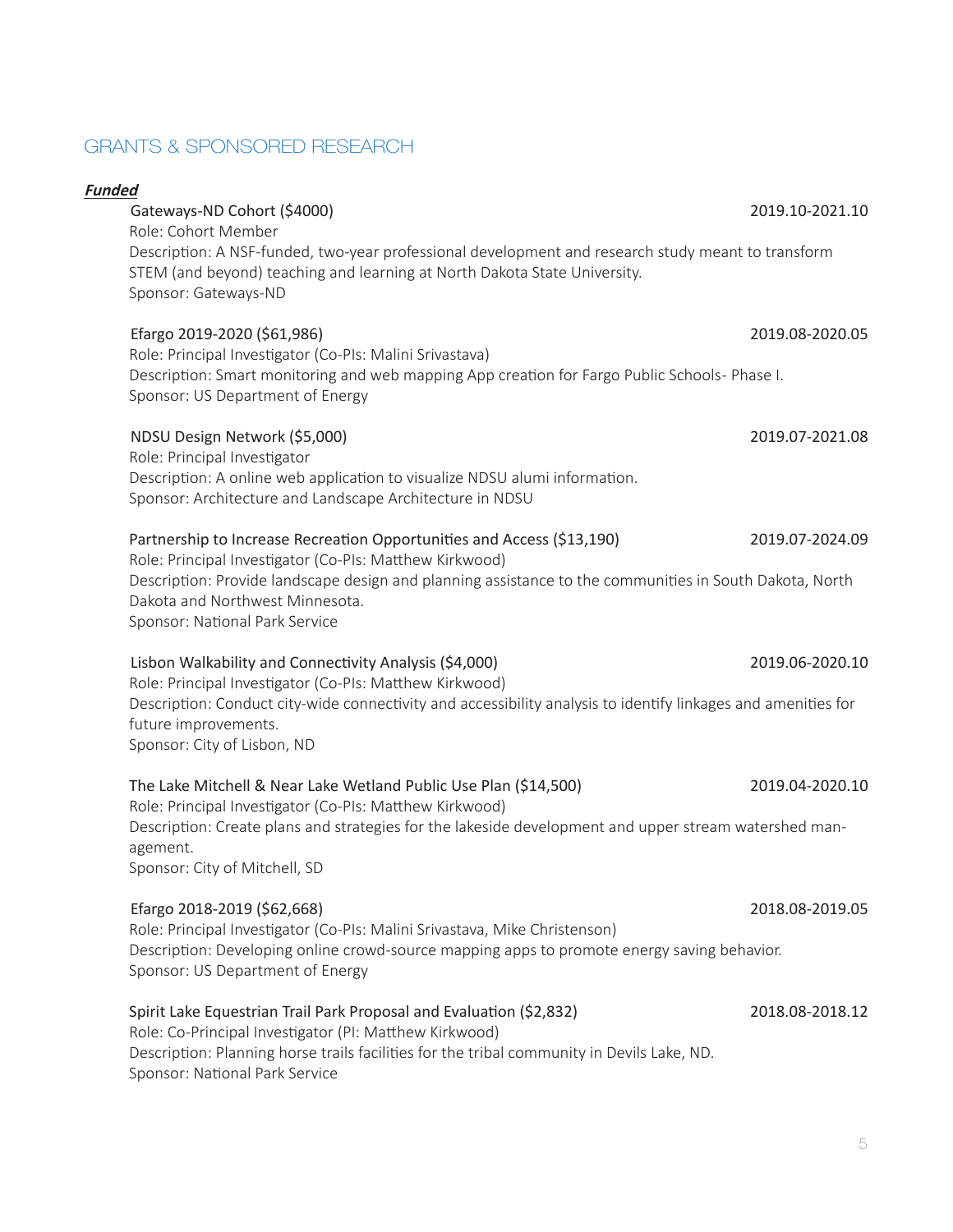| Sponsor: City of Belfield, ND                                                                                                                                                                                                                                                                                                                                                                                                                                                     |                 |
|-----------------------------------------------------------------------------------------------------------------------------------------------------------------------------------------------------------------------------------------------------------------------------------------------------------------------------------------------------------------------------------------------------------------------------------------------------------------------------------|-----------------|
| Cormorant Park Renovation Proposal (\$2,694)<br>Role: Co-Principal Investigator (PI: Matthew Kirkwood)<br>Description: Planning sports facilities and ADA trails for the community center in Cormorant, MN.<br>Sponsor: Cormorant Township, MN                                                                                                                                                                                                                                    | 2018.01-2018.06 |
| Mandan Veteran's Cemetery Expansion and Columbarium Integration (\$7,914)<br>Role: Co-Principal Investigator (PI: Dominic Fischer)<br>Description: Conducting path demand and management study using Grasshopper and Python.<br>Sponsor: North Dakota National Guard                                                                                                                                                                                                              | 2018.08-2018.12 |
| Research Development Travel Award (\$1,500)<br>Role: Principal Investigator<br>Description: Travel and supply needs for my two research projects on Social Media and Big Data.<br>Sponsor: North Dakota State University                                                                                                                                                                                                                                                          | 2018.03-2018.06 |
| Research Completion Program (\$750)<br>Role: Subaward Principal Investigator<br>Description: Providing programming assist for calculating landscape aesthetics metrics.<br>Sponsor: College of Architecture, Arts & Humanities, Clemson University                                                                                                                                                                                                                                | 2018.01-2018.03 |
| CAAH Research Program Award (\$1,300)<br>Role: Principal Investigator<br>Description: Developing quasi-experiment for Landscape Manipulatives in two middle schools in South<br>Carolina.                                                                                                                                                                                                                                                                                         | 2015.04-2017.05 |
| Sponsor: College of Architecture, Arts & Humanities, Clemson University                                                                                                                                                                                                                                                                                                                                                                                                           |                 |
| <b>Not Awarded</b><br>Using Social Media Data in Understanding Site-Scale Landscape Architecture Design: Development of a<br>Big-Data-Based Case Study Method (\$25,000)<br>Role: Co-Principal Investigator (PI: Dr. Bo Zhang)<br>Description: Constructing datasets from Instagram for four parks in US and developing social network analy-<br>sis methods for all hashtags in Instagram posts.<br>Sponsor: CLASS ( California Landscape Architecture Student Scholarship) Fund | 2019            |
| Fargo Safe Route to School(\$250,000)<br>Role: Co-Principal Investigator (PI: Wendy Van Duyne)<br>Description: Safe route plans of 32 public schools in Fargo, ND.<br>Sponsor: North Dakota Department of Transportation                                                                                                                                                                                                                                                          | 2018            |
| Landscape Manipulatives: A Study of outdoor environments and Learning Outcomes(\$500,000)<br>Role: Co-Principal Investigator (PI: Dr. Matt Powers)<br>Description: A multi-Year research proposal for testing the efficacy of the Landscape Manipulatives frame-<br>work.<br>Sponsor: National Science Foundation Discovery Research preK-12                                                                                                                                      | 2015            |
|                                                                                                                                                                                                                                                                                                                                                                                                                                                                                   | 6.              |

Role: Co-Principal Investigator (PI: Matthew Kirkwood)

Description: Transforming vacant lots as inviting public spaces for Downtown Belfield, ND.

# Belfield Downtown Revitalization Proposal (\$1,200) 2018.01-2018.04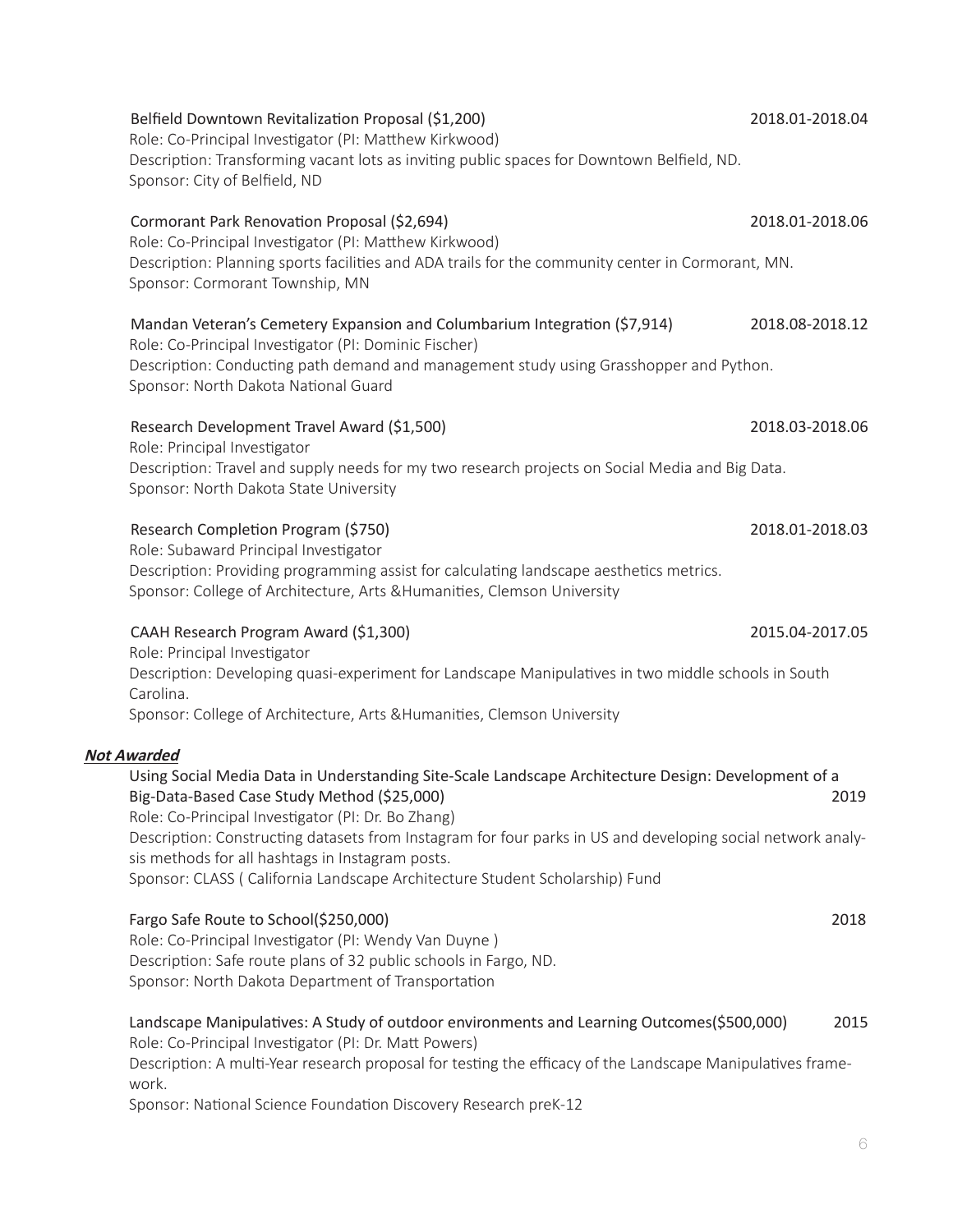# AWARDS & HONORS

| Awards: | 2019 National ASLA Honor Award (Research)<br>Using Social Media Data to Understand Site-Scale Landscape Architecture Design: A Case Study of Seattle<br>Freeway Park                                      | 2019.11 |
|---------|-----------------------------------------------------------------------------------------------------------------------------------------------------------------------------------------------------------|---------|
|         | 2019 ASLA Oklahoma State Honor Award (Research)<br>How do water features affect people's activities and feelings in a public space?                                                                       | 2019.09 |
|         | 2019 ASLA Central States Honor Award (Research)<br>Using social media data to understand Site-Scale landscape architecture design                                                                         | 2019.04 |
|         | 2018 MAIN STREET Revitalizer Award by the Office of the Governor in North Dakota<br>Downtown revitalization in Belfield, ND                                                                               | 2018.10 |
|         | Second Prize in 2014 "Yuan Ye Award" International Competition<br>Cells for change, Brownfield redevelopment design in Nashville, TN                                                                      | 2014.10 |
|         | ASLA Student Awards, South Carolina Chapter<br>Nashville Waterfront park                                                                                                                                  | 2013.06 |
|         | Casey Tree Farm Master Plan Design Competition and Awards Program Finalist<br>Casey Trees Farm Master Planning                                                                                            | 2012.06 |
|         | Best Team for Communication in Clemson Design Week competition<br>Clemson Mixed Use Development Planning                                                                                                  | 2011.09 |
|         | First Prize in the Studio Graphic Design Competition<br>Tree Life                                                                                                                                         | 2009.10 |
|         | Google Research Credit Program<br>An award program for conducting Google Cloud Computing Research                                                                                                         | 2019.07 |
|         | NDSU Nice Fellowship<br>A fellowship program for promoting Innovation, Creativity and Entrepreneurship                                                                                                    | 2019.04 |
| Honors: |                                                                                                                                                                                                           |         |
|         | South Carolina ASLA Student Award of Merit                                                                                                                                                                | 2013.06 |
|         | Member of Sigma Lambda Alpha                                                                                                                                                                              | 2013.06 |
|         | Member of Phi Kappa Phi (top 5%)                                                                                                                                                                          | 2012.10 |
|         | <b>Awards of Students:</b><br>2019 Nebraska Dakotas Chapter ASLA Student Award of Honor<br>Futurescapes (Emily Hopfauf, Nathaniel Horvath, Matthew Keller, Amy Kronbeck, Nhi Nguyen, Austin Schmidt, Zach | 2019.10 |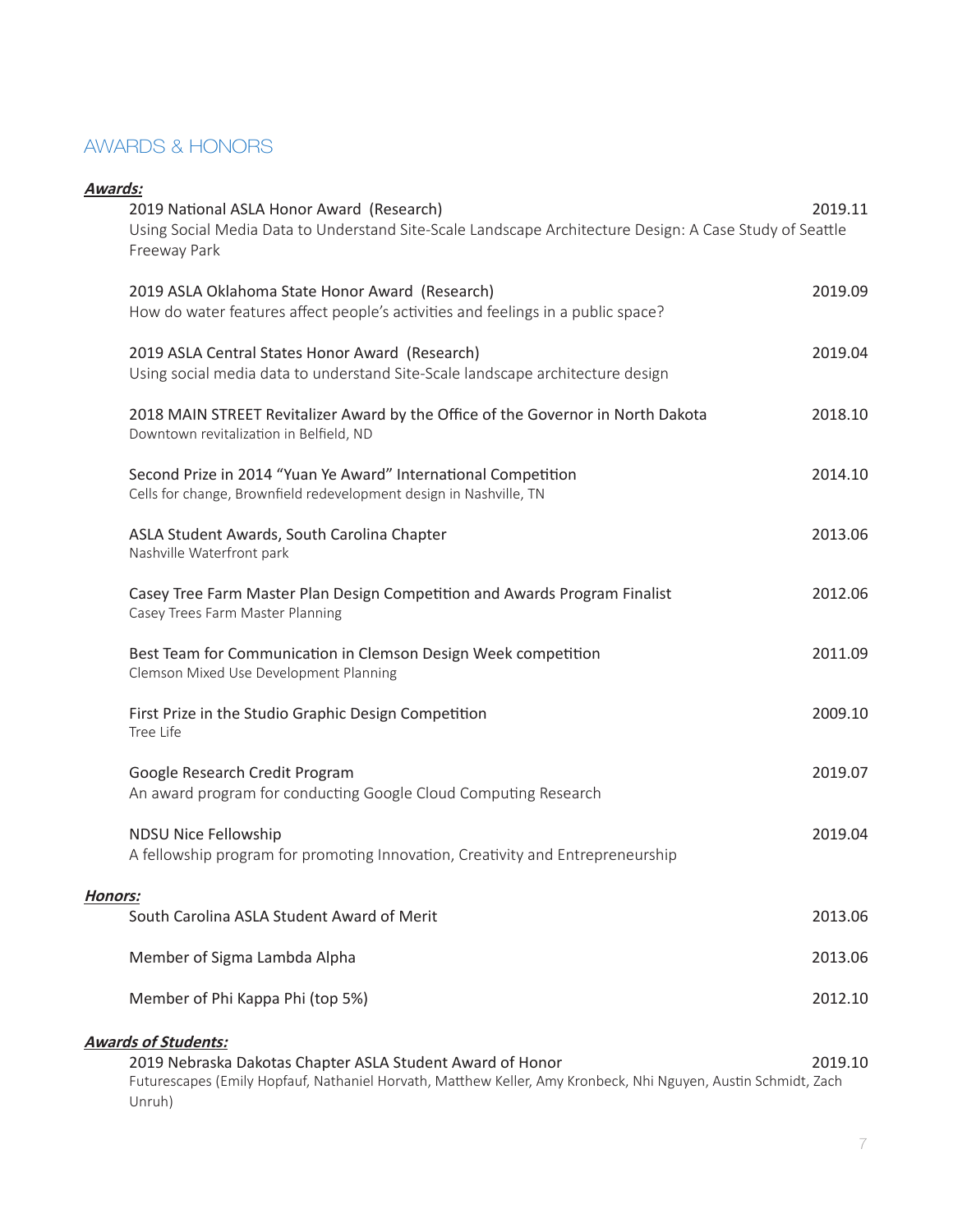| 2019 Nebraska Dakotas Chapter ASLA Student Award of Honor<br>Fargo-fication (Austin Schmidt)                                                                | 2019.10 |
|-------------------------------------------------------------------------------------------------------------------------------------------------------------|---------|
| NDSU Collitan Memorial Award<br>Reflection (Evan Lecy)                                                                                                      | 2019.06 |
| <b>NDSU Best Thesis Award</b><br>Bear Den Landing (Morgan Kollman)                                                                                          | 2019.06 |
| NDSU Best Visualization Thesis Award<br>Instascape (Van Der Hagen Jordan)                                                                                   | 2018.06 |
| ASLA Student Awards Competition in South Carolina Chapter<br>The Green Room (Ally Hangartner)                                                               | 2014.06 |
| ASLA Student Awards Competition in South Carolina Chapter<br>Pickens Greenway Design (Hong Zhang, Yuanchi Zhao, Luo Huang, Yiwen Cui, Bei Kong, Yanshu Liu) | 2012.06 |

# SERVICE PROJECTS

### **Funded**

"Dakota Trail Planning and Design, Fort Totten, ND" Sponsored by North Dakota Parks and Recreation Department, National Park Service, \$901.00. (March 2018- May 2018).

"Park and Trail System Planning, Ortonville, MN" Sponsored by City of Ortonville,MN and National Park Service, \$800.00. (Jan 2018 - April 2018).

"Cormorant Park Design, Cormorant, MN" Sponsored by Cormorant Township,MN, \$750.00. (Aug 2017 - Jan 2018).

### **Not Funded**

"Roosevelt Park Planning and Design, Fargo, ND" (Aug 2017- Dec 2017).

"Fargo-Moorhead Diversion Recreational Plan, Fargo, ND" (March 2018- May 2018).

"Red River Corridor Plan, Fargo, ND" (Aug 2018- Dec 2018).

"University Gateway Planning, Clemson, SC" (Aug 2016- Dec 2016).

"Outdoor Recreational Planning for Children in Upstate South Carolina, Clemson, SC" (Aug 2016- Dec 2016).

"Railway Greenway Planning, Pickens, SC" (Aug 2013- Dec 2013)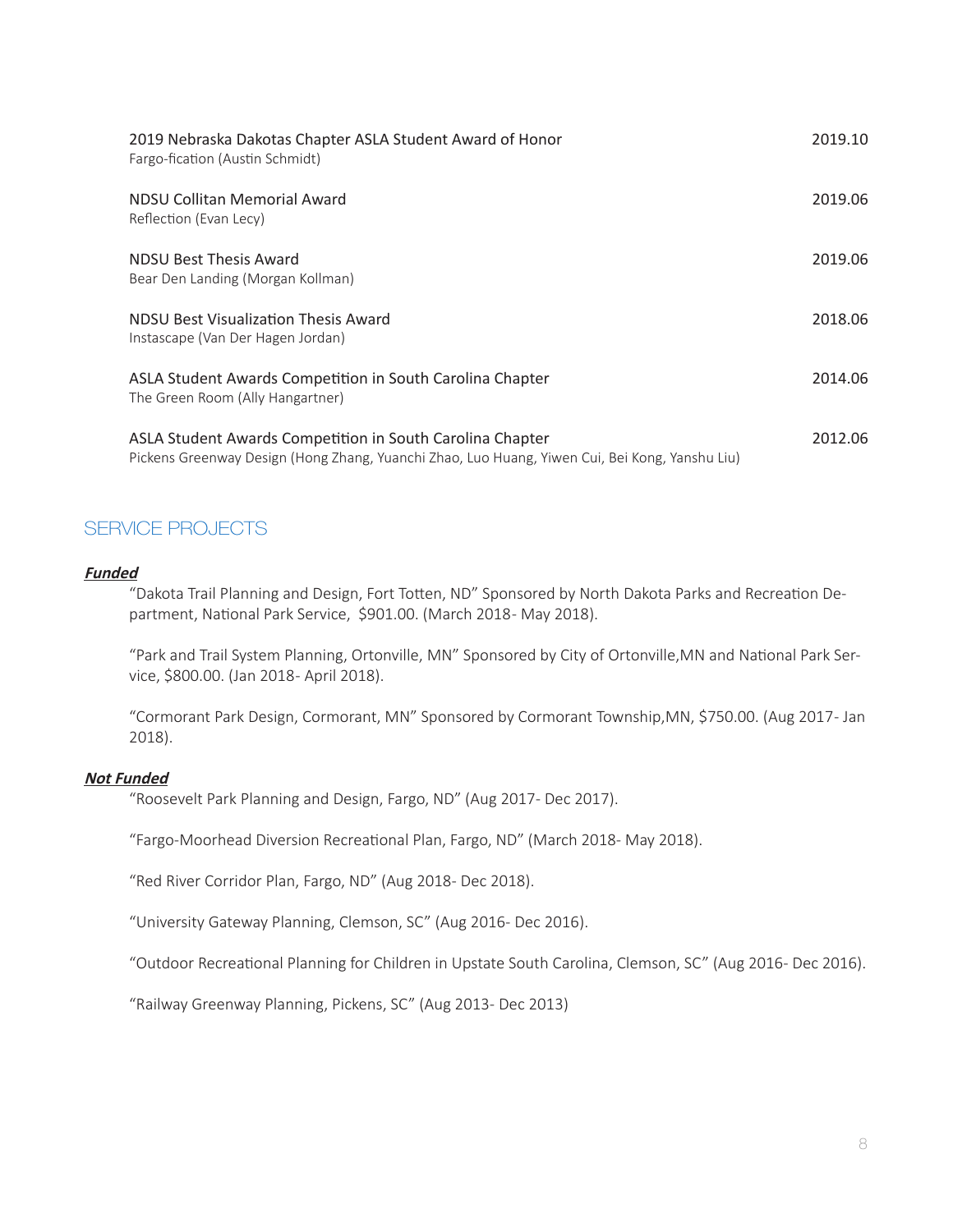### **CERTIFICATES**

| Beyond Complete Streets for Walking and Biking                                                            | 2019.06 |
|-----------------------------------------------------------------------------------------------------------|---------|
| Planetizen Courses (https://courses.planetizen.com/completion-certificate/vt6-yug-6iw-stq)                |         |
| Economic Impact Analysis in Land Use Planning                                                             | 2018.12 |
| Planetizen Courses (https://courses.planetizen.com/completion-certificate/tz6-j2q-dbp-bpg)                |         |
| Calculating the Benefits of Parks, Trails, and Open Space                                                 | 2018.12 |
| Planetizen Courses (https://courses.planetizen.com/completion-certificate/fae-86l-28p-pbs)                |         |
| Deep Learning Specialization                                                                              | 2018.07 |
| Coursera deeplearning.ai (https://www.coursera.org/specializations/deep-learning)                         |         |
| Neural Networks and Deep Learning                                                                         | 2018.07 |
| Coursera deeplearning.ai (https://www.coursera.org/learn/neural-networks-deep-learning)                   |         |
| <b>Structuring Machine Learning Projects</b>                                                              | 2018.07 |
| Coursera deeplearning.ai (https://www.coursera.org/learn/machine-learning-projects)                       |         |
| <b>Improving Deep Neural Networks</b>                                                                     | 2018.07 |
| Coursera deeplearning.ai (https://www.coursera.org/learn/deep-neural-network)                             |         |
| <b>Convolutional Neural Networks</b>                                                                      | 2018.07 |
| Coursera deeplearning.ai (https://www.coursera.org/learn/convolutional-neural-networks)                   |         |
| Sequence Models                                                                                           | 2018.07 |
| Coursera deeplearning.ai (https://www.coursera.org/learn/nlp-sequence-models)                             |         |
| GIS Certificate (ArcGIS Pro, Python Scripting)                                                            | 2017.10 |
| ESRI Academy (https://www.esri.com/training/)                                                             |         |
| <b>Foundations of Business Strategy</b>                                                                   | 2015.05 |
| Coursera University of Virginia (https://www.coursera.org/learn/uva-darden-foundations-business-strategy) |         |
| PH201x: Health and Society                                                                                | 2014.10 |
| edX Harvard University (https://www.edx.org/course/health-society-harvardx-ph201x)                        |         |

# THESIS & CAPSTONE PROJECT ADVISING

### **<sup>2019</sup>**

Morgan Davis-Kollman, MLA, *Oil Spill Armature: Creating Resilient Tribal Community Through Hydraulic Modelling and Conservation Planning*

Evan Lecy, MLA, *New Visions for Las Vegas Strip*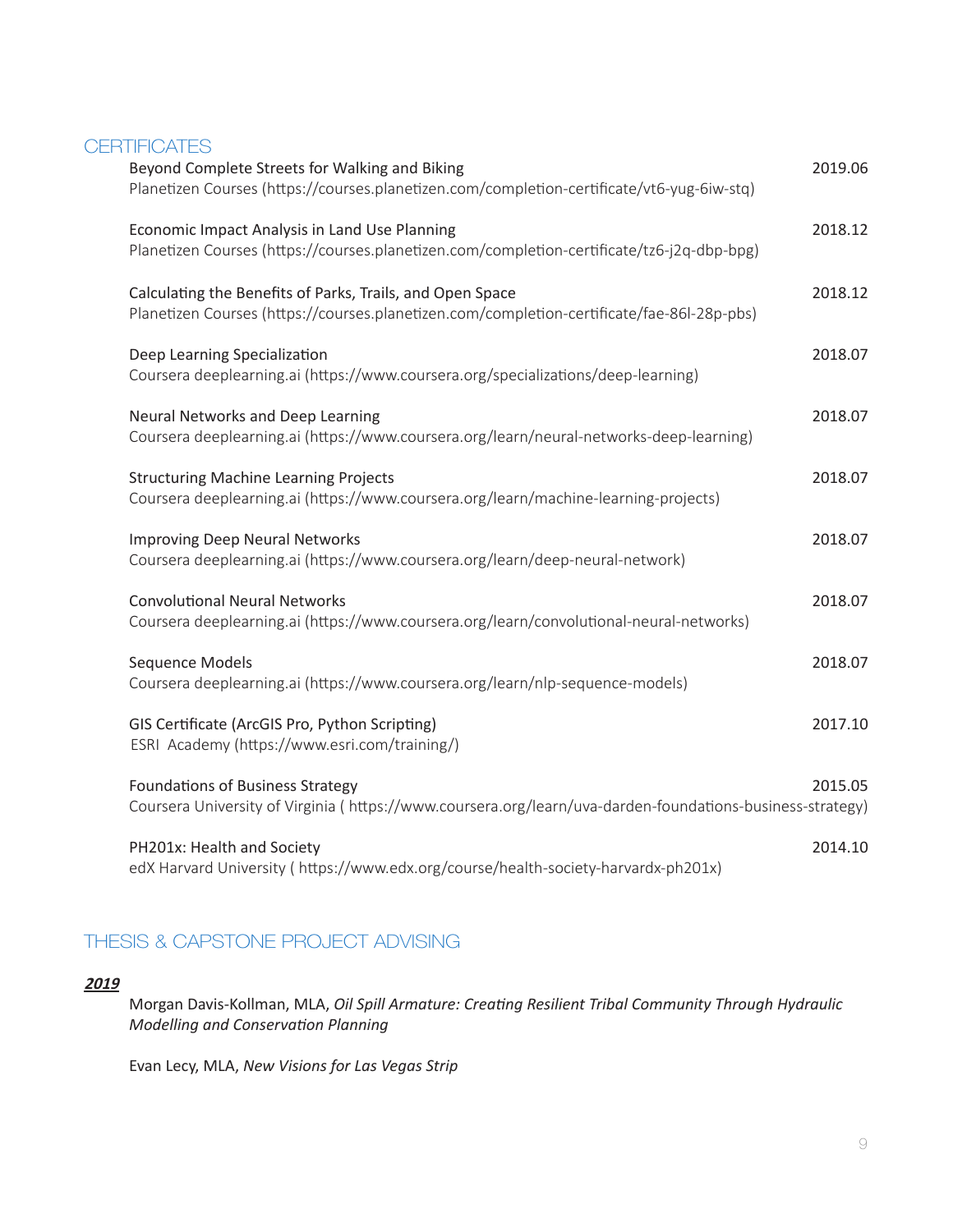**<sup>2018</sup>**

Anten Johnson, BLA, *Restorative Reefs: Preserving the Hanauma Bay Nature Preserve Coral Reefs through Recreational Opportunities and Public Education*

Jordan Van Der Hagen, BLA, *Instascape: Employing Social Media to Connect the Physical and Cultural Environment in Duluth's Downtown Waterfront*

Kyle Malecek, BLA, *Game Play: Promoting Park Retention, Physical Activity, and Social Interaction in Central Minneapolis through Pokemon GO*

# INVITED LECTURES / WORKSHOPS/ REVIEWS

| <b>External Talks</b>                                                                      |            |
|--------------------------------------------------------------------------------------------|------------|
| Parametric Design in Landscape Architecture                                                | 2019.06    |
| Department of Landscape Architecture, Shanghai Institute of Technology, China              |            |
| Data Driven Research in Landscape Architecture                                             | 2019.07    |
| Department of Landscape Architecture, Huazhong Agricultural University, China              |            |
| Big Data Research Using Social Media                                                       | 2019.07    |
| Department of Landscape Architecture, Huazhong University of Science and Technology, China |            |
| Landscape Architecture Trends at the Digital Age                                           | 2019.07    |
| Wuhan Gardens Construction Planning Design Institute, China                                |            |
|                                                                                            |            |
| <b>Design Reviews</b>                                                                      |            |
| <b>Thesis Project Review</b>                                                               | S2018      |
| Dept. of Architecture and Landscape Arch, North Dakota State University                    |            |
| Intro to Landscape Architecture Studio                                                     | F2017-2019 |
| Dept. of Architecture and Landscape Arch, North Dakota State University                    |            |
| UnderGrad Exist Project Final                                                              | S2016      |
| Dept. of Landscape Architecture, Clemson University                                        |            |
| Adv Community Design Studio Final                                                          | F2016      |
| Dept. of Landscape Architecture, Clemson University                                        |            |
| Urban Design Studio Final                                                                  | F2016      |
| Dept. of Landscape Architecture, Clemson University                                        |            |
| <b>Grad Thesis Projects Final</b>                                                          | S2014      |
| Dept. of Landscape Architecture, Clemson University                                        |            |

### **Lectures**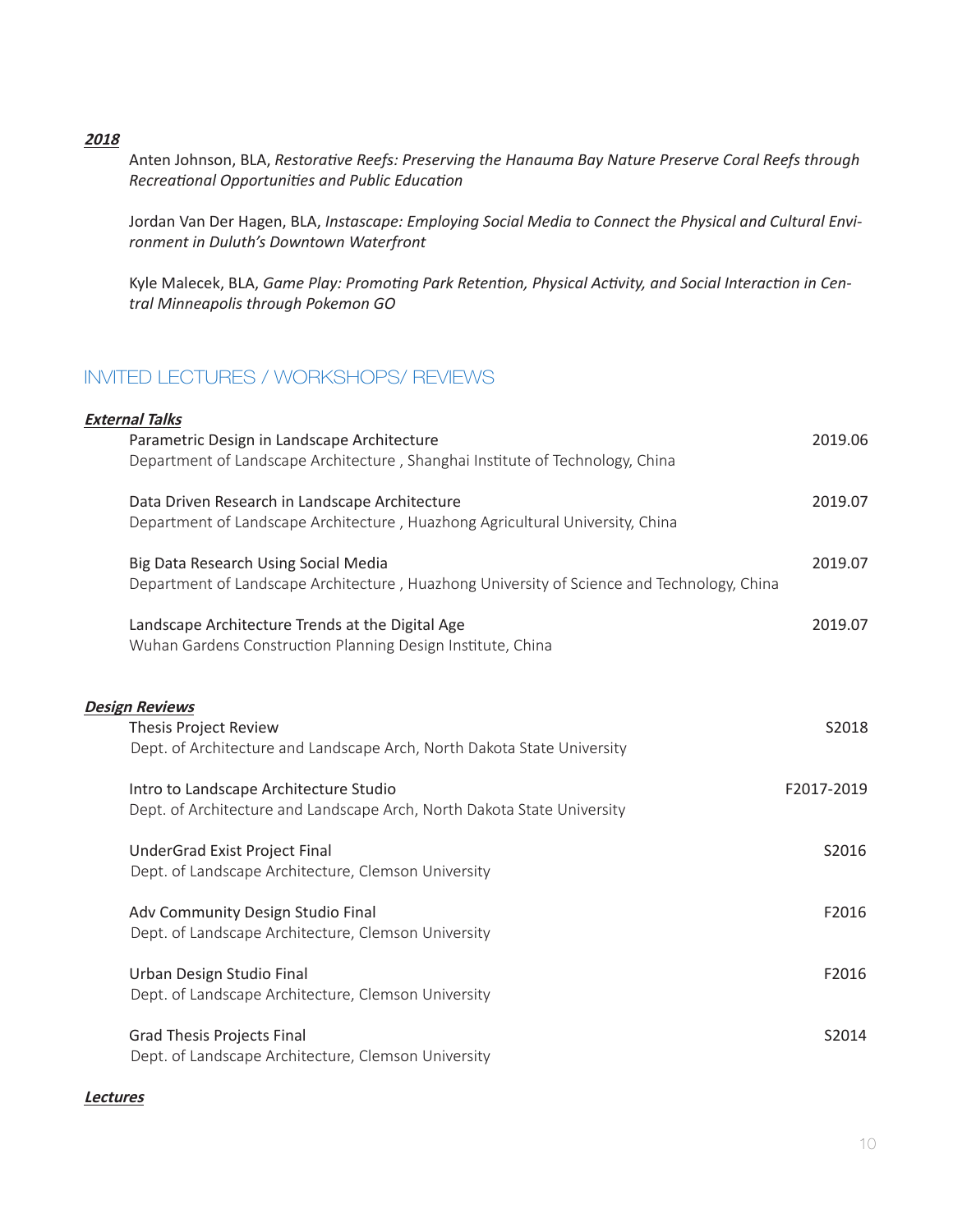| Site Systems and Parametric Design (invited lecture)<br>Dept. of Architecture and Landscape Arch, North Dakota State University | F2018 |
|---------------------------------------------------------------------------------------------------------------------------------|-------|
| Key Concepts in Site Grading<br>Dept. of Architecture and Landscape Arch, North Dakota State University                         | S2018 |
| Visibility Analysis in Urban Design<br>Governor School, North Dakota State University                                           | S2018 |
| Social Media Research in Landscape Architecture<br>Dept. of Architecture and Landscape Arch, North Dakota State University      | F2017 |
| An In-depth Look at Site Analysis<br>Dept. of Architecture and Landscape Arch, North Dakota State University                    | F2017 |
| An In-depth Look at Site Analysis<br>Dept. of Architecture and Landscape Arch, North Dakota State University                    | F2017 |
| How To Develop a Good Master's Thesis<br>Dept. of Landscape Architecture, Clemson University                                    | F2016 |
| Research design in Landscape Architecture<br>Dept. of Landscape Architecture, Clemson University                                | F2015 |
| Public Presentation on "Landscapes Manipulatives"<br>Planning Design and Build Environment, Clemson University                  | S2015 |
| <b>Workshops</b><br>Digital Graphics in LA Design.<br>Dept. of Architecture and Landscape Arch, North Dakota State University   | S2018 |
| Creating Base Maps using Grasshopper<br>Dept. of Landscape Architecture, Clemson University                                     | S2017 |
| Parametric Design and Landscape Modeling<br>Dept. of Landscape Architecture, Clemson University                                 | F2016 |
| <b>Undergrad Exist Project Advising</b><br>UnderGrad Exist Studio, Dept. of Landscape Architecture, Clemson University          | F2016 |
| <b>Suitability Analysis Using ArcGIS</b><br>Dept. of Landscape Architecture, Clemson University                                 | F2014 |

# ACADEMIC & PROFESSIONAL SERVICES

### **North Dakota State University**

ALA Digital Promotion Director 2017.08-Present